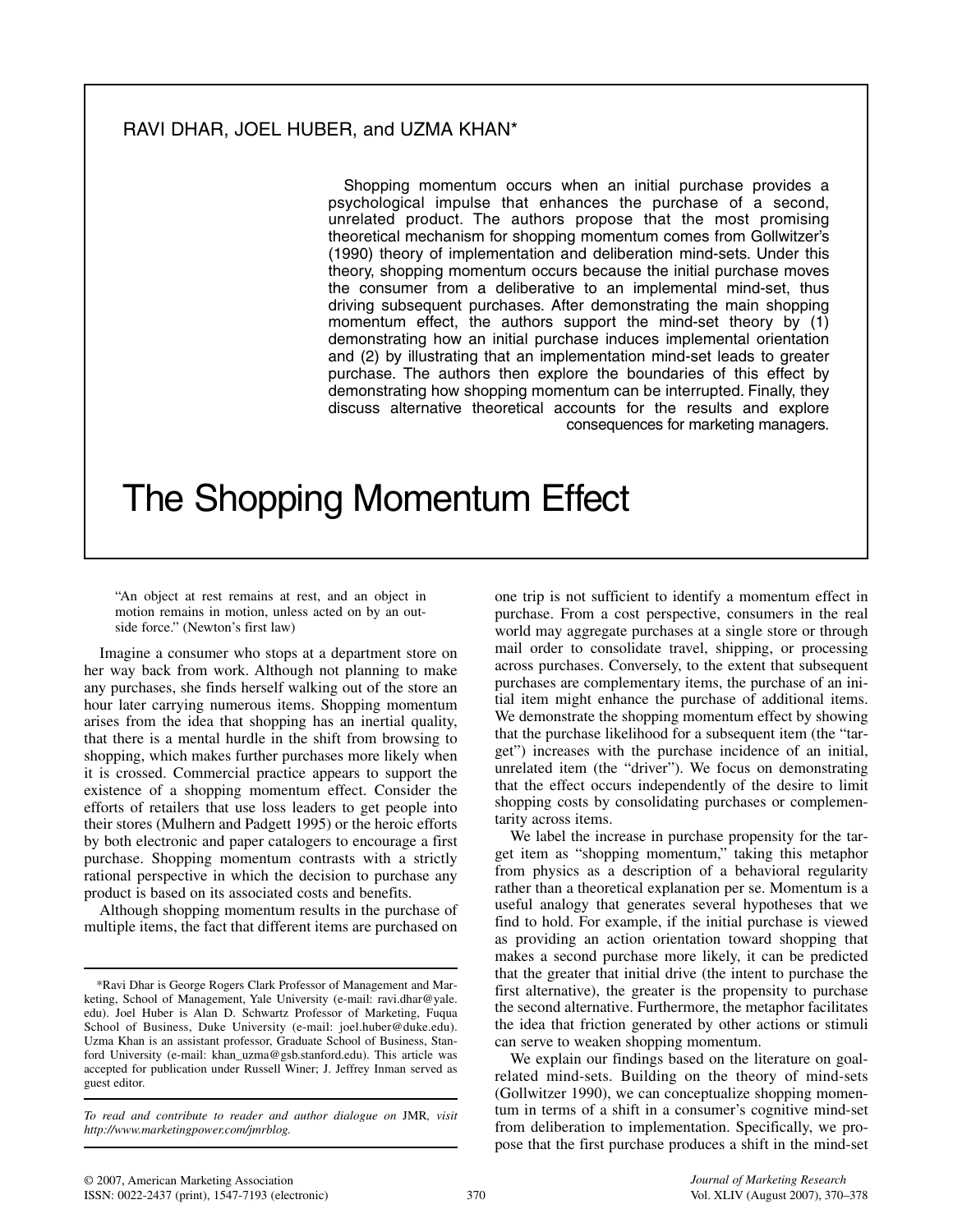## The Shopping Momentum Effect 371

from deliberation-based browsing to implementation-based shopping and that such a shift makes subsequent purchase more likely. As evidence for the mediating impact of shifting mind-sets, we show that respondents who make a purchase are subsequently more likely to retrieve information associated with an implemental mind-set and, in a separate study, that an implemental mind-set leads to greater purchase propensity.

We organize the remainder of this article as follows: We begin with a brief review of relevant research on mind-set orientation and consumer decision making, which generates our prediction of the shopping momentum effect. The first experiment then demonstrates the basic effect, followed by an experiment showing that positive affect associated with the first purchase is not sufficient to produce the effect. Supporting evidence for the mind-set framework then arises from a demonstration that the initial purchase alters mindsets and that subsequent purchase is influenced by the evoked mind-sets. Finally, we provide a boundary around the effect by showing that shopping momentum dissipates when the expenditure sources are separated. We conclude with a discussion of the theoretical and managerial implications and suggestions for further research.

#### *THE SHOPPING MOMENTUM EFFECT*

Shopping momentum occurs when the purchase of a driver item increases the likelihood of purchasing a target. It is difficult to justify shopping momentum from a normative perspective. To the extent that these goods are independent, consumers should separately assess the value of each purchase and make a utility-maximizing choice regarding each item, resulting in no systematic increase from initiating purchase on the likelihood of buying other items. Indeed, the effect of budget or income constraints predicts that the previous purchase should decrease the likelihood of a subsequent purchase.

Our proposed explanation for shopping momentum arises out of a shift in implicit mind-sets that influence people's cognition and behavior. Gollwitzer (1990) proposes two important mind-sets, deliberative and implementation. A deliberative mind-set weighs the pros and cons of pursuing a specific action, whereas an implementation mind-set focuses on the timing and sequencing of goal-oriented actions. Relevant to the current work, when a mind-set is evoked, it perseveres, guiding thought production, encoding and retrieval of information, and, ultimately, behavior.

In a purchase context, momentum can be viewed as an outcome of a switch to an implementation orientation that is propelled by the first purchase. Although the process of deciding the first purchase is likely to be deliberative, we postulate that this switch occurs as the act of purchase shifts a person's focus to an implementation mind-set. This implementation mind-set then evokes feelings of commitment to purchase by reducing the psychological barriers to action. For example, Chandran and Morwitz (2005) show that a price participation exercise evokes an implementation focus that subsequently leads to greater purchase intent than a fixed price offer for the same object. We propose that an initial purchase itself can induce an implementation focus, and consistent with Chandran and Morwitz (2005), this implementation focus can then lead to greater subsequent purchase.

In summary, although the term "momentum" suggests a physical mechanism, the theory behind shopping momentum derives from psychology. We begin by presenting the experimental paradigm and a simple experiment that provides clear evidence for shopping momentum. We then conduct additional experiments that help further discriminate among different accounts and provide boundaries for the effect.

## *STUDY 1: A DEMONSTRATION OF SHOPPING MOMENTUM*

Study 1 demonstrates the shopping momentum effect, showing that an initial purchase of a driver item significantly increases the within-person likelihood of purchasing a subsequent, unrelated target item. In most theories, within-person changes in behavior due to an experimental treatment are tested with a between-subjects design. Following this practice, we test for the shopping momentum effect by varying the kinds of driver products offered to randomly assigned groups of people and note the differences in purchase propensity for the target item across these groups. Although we calculate the probabilities of purchasing the target item conditional on purchase of the driver item, these probabilities are equivocal in establishing a causal impact from initial purchase. For example, the probability of subsequent purchase conditional on purchasing the driver item in the treatment condition may be greater than in a control condition simply because people with the resources and motivation to buy one product are more likely to have the resources and motivation to buy the next. Because of the interpretive difficulties with these conditional probabilities, we focus on the impact of different drivers on the proportion of consumers choosing the target as a way to infer shifts in individual probabilities.

#### *Method*

This demonstration study tests the shopping momentum effect by comparing the likelihood of purchasing a target item (a key chain) for groups of respondents randomly assigned to three conditions. In the control condition, only the target key chain was available for purchase. In the two experimental conditions, participants were initially provided the opportunity to purchase an item unrelated to the target. These conditions differed only in the extent to which the driver item was likely to be purchased. Participants were 180 (77 men and 103 women) students from a South Asian university; they were paid 25 rupees for completing an unrelated questionnaire. After being paid, the respondents learned that they could either keep all the money or purchase an item from the experimenter. Those in the control condition could only purchase a key chain for 7 rupees. Those in the high-driver condition were offered an educational CD for 18 rupees before being offered the key chain. Respondents in the low-driver condition were offered a light bulb for 18 rupees, which a pretest showed to be a less likely purchase for a student than the educational CD. The idea here was that the educational CD would create shopping momentum because it was more likely to be purchased. As their final task, all participants indicated how useful they thought the initially offered item (CD or light bulb) was on a ten-point scale  $(1 = "not at all useful," and)$  $10 =$  "very useful"). Furthermore, on another ten-point scale, all participants stated the extent to which they liked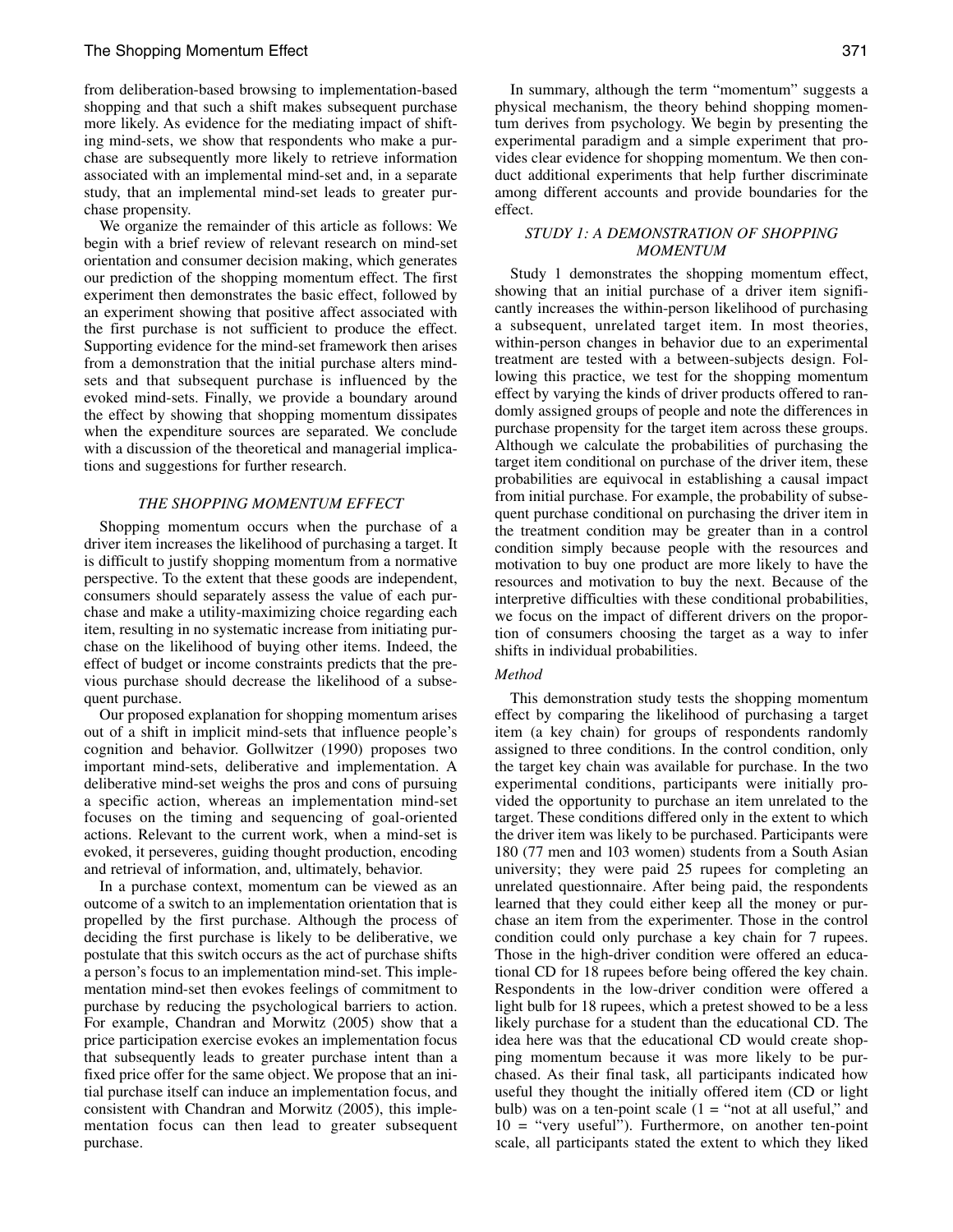the initially offered item  $(1 = "not at all," and 10 = "very$ much").

## *Results and Discussion*

Table 1 shows that the purchase incidence differed across the two drivers. Specifically, 72.0% of respondents bought the educational CD, whereas only 15.0% chose to buy the light bulb. Consistent with our prediction that the driver item with a higher incidence would produce greater momentum, 65.0% of the participants in the CD condition bought the key chain, whereas only 37.0% purchased it following the offer of the less popular light bulb ( $\chi^2$  = 9.64,  $p < .05$ ). Comparison with the control condition also yields results consistent with the theory. That is, whereas 46.6% bought the key chain in the control condition, significantly more (65.0%) bought the target item in the CD condition  $(\chi^2 = 4.1, p < .05)$ . The difference in the percentage of participants buying the target item in the control and the light bulb conditions was not significant ( $χ² = 1.2$ ).

We also examined the probabilities of choosing the target item conditional on whether the driver item was chosen. The data indicate that in the educational CD condition, 76.7% of participants who bought the driver item also bought the target item. In contrast, only 35.0% of those who did not buy the driver item purchased the target item ( $χ² =$ 9.2,  $p < .01$ ). Similarly, in the light bulb condition, 67.0% of those who bought the initial item purchased the target item, whereas only 31.0% of those who did not buy the initial item chose to purchase the target key chain ( $\chi^2 = 4.1$ ,  $p <$ .05). As we noted previously, although these results are consistent with our predictions that an initial purchase increases the likelihood of subsequent purchase, the conditional probabilities do not allow us to isolate the shopping momentum effect from potentially confounding individual covariates, such as income or desire to please, that might drive both purchases. In subsequent studies, we do not report the conditional probabilities because we found them to be consistent with the unconditioned ones.

The results from Study 1 are consistent with a goaltheoretic framework based on the notion that the purchase of the first item produces an implementation mind-set in the respondents. Before providing support for the proposed underlying mechanism, we consider data relevant to two

## Table 1 EFFECT OF DIFFERENT DRIVERS ON THE PURCHASE LIKELIHOOD OF THE TARGET

| First Item<br>$(n = 60$ in each cell) | % Buying the First Item<br>(Driver) | % Buying the Second<br>Item (Key Chain) |  |
|---------------------------------------|-------------------------------------|-----------------------------------------|--|
| Control (no prior                     |                                     |                                         |  |
| purchase)                             | N.A.                                | 46.6                                    |  |
| Light bulb (low                       |                                     |                                         |  |
| purchase likelihood)                  | 15.0                                | 37.0                                    |  |
| Educational CD (high                  |                                     |                                         |  |
| purchase likelihood)                  | 72. Oa                              | 65.0a                                   |  |

aIndicates that the percentage is significantly greater than for the lowpurchase-likelihood alternative, *p* < .05.

Notes: N.A. = not applicable.

opposing accounts derived from potential inferences about the value of the target item based on the perceived value of the driver items. In the first account, if the educational CD (light bulb) is viewed as an attractive (inferior) monetary deal, participants assigned to this condition might infer that any subsequent offer is also attractive (unattractive) and that this justifies its purchase (rejection). The second inference account generates the opposite prediction and is based on the trade-off contrast hypothesis (Simonson and Tversky 1992). According to this hypothesis, a highly attractive driver item could make a subsequent offer on the target appear less attractive. In both accounts, it is important to minimize such concerns by controlling for differing inferences that could be made from the manipulated driver items.

Because we needed the two driver items to differ in their likelihood of purchase, the foregoing concern required varying the purchase likelihood of the driver items by manipulating their situational attractiveness, not their price discount. We defined a high-purchase-likelihood item as something useful and that students buy often and are most likely to buy in a university setting. We defined a lowpurchase-likelihood item as something useful but that students seldom buy and are least likely to buy in a university setting. In a separate test, 30 university students rated the educational CD and the light bulb on a ten-point scale  $(1 =$ "least likely to purchase," and  $10 =$  "most likely to purchase") and indicated a price at which they were most willing to buy the items. The first measure showed that the educational CD was rated as being more likely to be purchased  $(M = 7.56)$  than a light bulb  $(M = 5.03; t(58) = 3.68, p <$ .05) in a campus setting. Furthermore, participants reported similar willingness to pay for the educational CD  $(M =$ 18.73) and the light bulb ( $M = 15.03$ ; t(58) = 1.88, not significant [n.s.]). In summary, the results ensured that both driver items, the light bulb and the CD, were viewed as having comparable monetary value but different purchase likelihoods in a campus setting.

A related argument is that the first item sends a signal to the participants about the ability of the experimenter to offer items that they want and/or like. Although reasonable, this interpretation is unlikely given that the light bulb condition did not significantly diminish target choice compared with the control ( $\chi^2 = 1.2$ , n.s.). Furthermore, in the actual study, respondents' ratings of the usefulness of the offered item did not differ significantly for the educational CD  $(M = 6.98)$  and the light bulb  $(M = 7.17; t(118) = .48, n.s.).$ Finally, there was no significant difference in participants' liking ratings for the CD ( $M = 5.98$ ) and the light bulb ( $M =$  $5.21$ ; t(118) = 1.63, n.s.).

This analysis increases our confidence that differences in inferences about the relative value of the manipulated driver items are unlikely to be the underlying cause for the momentum effect. However, there remains the possibility that shopping momentum arises from pleasure generated by the usefulness of the CD purchase. Research has shown that an unexpected gift can increase the likelihood of subsequent purchase (Arkes, Herren, and Isen 1988; Heilman, Nakamoto, and Rao 2002). Consistent with this research, it could be argued that the educational CD, which is a more attractive purchase, increases subsequent affect and thus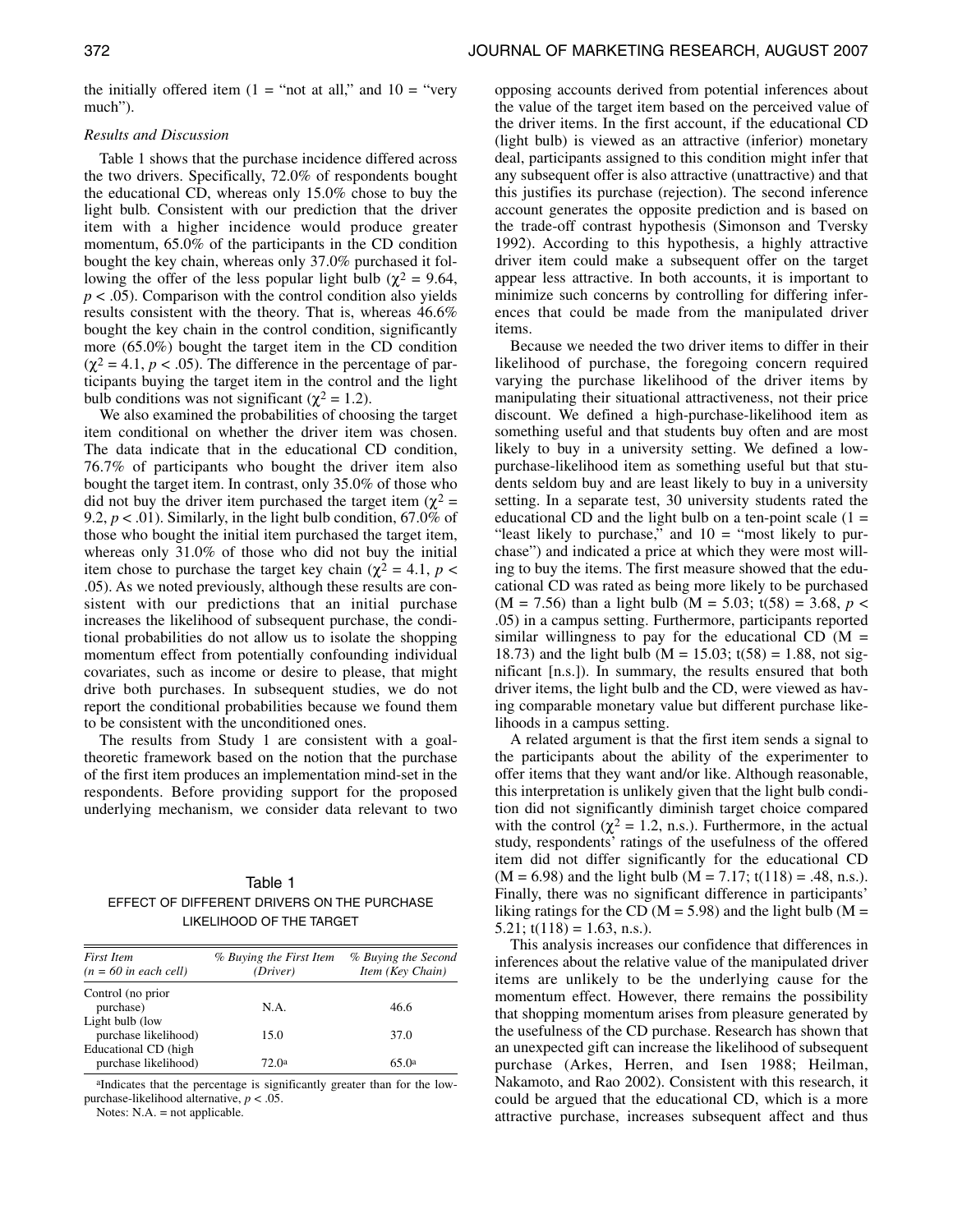causes momentum. If so, increasing the affect associated with the initial driver should increase the likelihood of subsequent purchase.

Study 2 directly tests this affect explanation by offering the driver item as an affect-generating free gift. In contrast, a mind-set-based account predicts that receiving the driver item as a free gift will not alter shopping momentum, because it does not shift mind-sets from deliberation to implementation.

#### *STUDY 2: TESTING AFFECT AS A CAUSE OF SHOPPING MOMENTUM*

Study 2 examines the likelihood of purchasing the target key chain in three conditions—a control, a purchase condition, and a free-gift condition. The idea is that if positive affect generates the momentum, it should be greater when the driver is given as a free gift than when the driver item requires payment. However, if it is the change in the mindset or cognitive orientation caused by an initial purchase that generates the momentum, the effect should be more pronounced in the condition in which the driver item is offered for purchase.

### *Method*

Each condition comprised 40 respondents at a South Asian university campus, who, after being paid 20 rupees for filling out an unrelated questionnaire, were told that they could either keep all the money or buy an item from the experimenter. In the control condition, only the target key chain was made available for purchase. The purchase and the gift conditions offered a pen as the driver item before offering the key chain for purchase. In the purchase condition, respondents were offered a pen for 5 rupees before they were offered the key chain. Those in the gift condition were given the same pen as a gift before they were given the option to purchase the target key chain. Finally, all participants could buy the key chain for 10 rupees.

#### *Results and Discussion*

A mind-set-based account predicts that shopping momentum will be greater when the driver item is offered for purchase than when it is given as a gift. In support of this prediction, Table 2 shows that significantly more respondents (77.5%) bought the key chain after having an option to buy the pen, whereas only 52.5% bought the key chain after receiving the same pen as a free gift ( $\chi^2$  = 5.49,

Table 2 PURCHASE LIKELIHOOD OF THE TARGET IN PURCHASE AND FREE-GIFT CONDITIONS

| <b>First Item</b><br>$(n = 40$ in each cell) | % Buying the First Item<br>(Driver) | % Buying the Second<br>Item (Key Chain) |
|----------------------------------------------|-------------------------------------|-----------------------------------------|
| Pen for purchase                             | 62.5                                | 77.5a                                   |
| Pen as a free gift                           | All received the driver             | 52.5                                    |
| Control                                      | No driver item                      | 55.0                                    |

aIndicates that the percentage is significantly greater than for the control or free-gift condition,  $p < .05$ .

*p* < .05). The results indicate that compared with a control condition, in which 55.0% of the respondents bought the key chain, respondents were substantially more likely to buy the key chain when they were previously given an opportunity to buy the pen ( $χ$ <sup>2</sup> = 4.53, *p* < .05). However, there is no significant difference in the purchase likelihood of the key chain in the control and the free-gift condition  $(\chi^2 = .05, n.s.).$ 

To ensure that the free gift generated greater positive affect than the purchase option, we conducted a manipulation check by administering an affect scale to a separate set of participants. Specifically, in two conditions, we asked 30 participants from the same population to state how they felt at the moment on a four-item, seven-point mood scale (Lee and Sternthal 1999), anchored by "sad/happy," "bad mood/ good mood," "irritable/pleased," and "depressed/cheerful"  $(1 = "most negative," and 7 = "most positive").$  After the preliminary affect measure, participants in one condition were given the pen as a free gift, and participants in the other condition were offered an option to buy the same pen for 5 rupees. Then, participants were asked to respond to the affect questions again. Examining the pre- and postmanipulation measures of affect, we find that the free gift generated a greater gain in positive affect than the purchase option. In particular, the average increase in affect was higher when participants received the pen as a free gift  $(M = 1.25)$  than when they were given the opportunity to buy it ( $M = .13$ ; t(28) = 5.44,  $p < .01$ ).

Study 2 is important in four ways. First, it replicates the increase in target purchase in the high-driver condition reported in Study 1. Second, the free-gift condition casts doubt on an affect or reciprocity explanation for the results. If the momentum effect is driven by positive mood or reciprocity, the purchase likelihood of the target key chain should be at least as high when the pen is offered as a free gift as when it is offered for purchase. Third, the driver item used in Study 2 (a pen for 5 rupees) was much cheaper than the target item (a key chain for 10 rupees), thus limiting the possibility that a high price for the first item serves as an anchor to make the target's price seem lower. Fourth, the two items were priced such that even after buying both the items, participants were left with 5 rupees. This last modification helps rule out a "loose-change" account for Study 1. Specifically, after participants purchased a relatively more expensive driver item, it is possible that they treated the remaining money from the experimenter as loose change that they were more willing to spend. By not having the two items add up to the total amount paid for participation, we helped limit this possibility.

So far, the studies have focused on demonstrating the shopping momentum effect. Although the data are consistent with the proposed shift in mind-set, they still lack any direct evidence for the mind-set mechanism. In Studies 3 and 4, we provide more direct support for the proposed account of shifting mind-sets. First, we demonstrate that an initial purchase shifts the mind-set from a deliberative to an implementation orientation. Second, we show that cuing implementation independent of purchase subsequently results in greater purchase likelihood. The combination of these theoretical studies strongly corroborates mind-sets as the mechanism behind shopping momentum.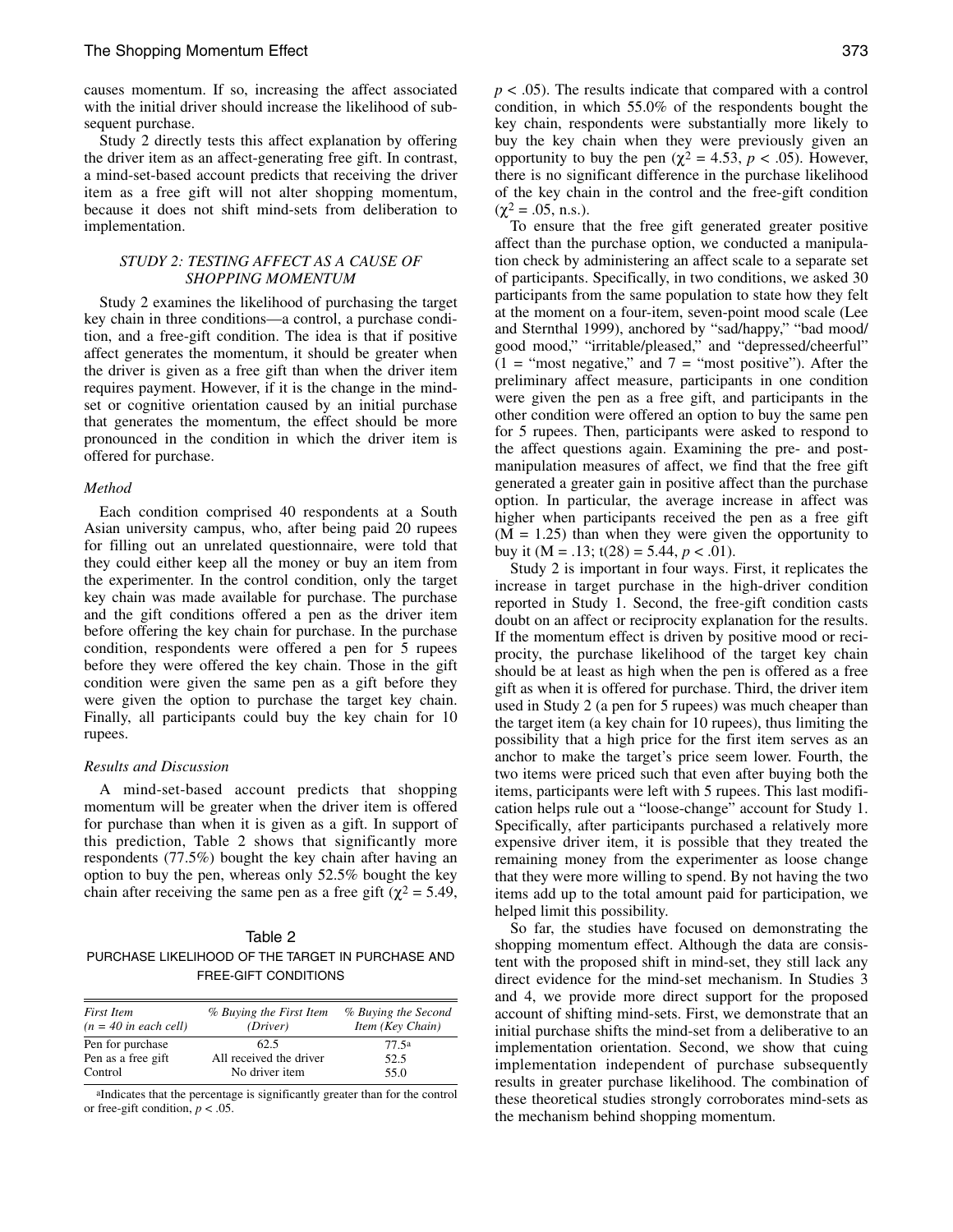## *STUDY 3: THE EFFECT OF AN INITIAL PURCHASE ON MIND-SETS*

In Study 3, we replace the second purchase decision with an unrelated recall task designed to reveal the mind-set adopted. Our test of greater implementation mind-set is similar to the one employed by Gollwitzer, Heckhausen, and Steller (1990), who show superior recall of implementation-related thoughts (e.g., when, how, and where to act) for participants in the implemental mind-set than for those in the deliberative mind-set. Our test involves recall of either deliberative or implemental thoughts related to an automobile purchase. In line with prior research, we generated deliberative thoughts for the experiment from 25 pretest participants who listed four pros and four cons of buying a car; we generated implementation thoughts from their listing of eight things that needed to be done when purchasing a car. The Appendix shows the six most commonly mentioned thoughts in each mind-set that we then used to cue either the deliberative or the implemental focus.

#### *Method*

Sixty-six students at a major East Coast campus were paid \$1 to participate in a study that assessed mind-set shifts by contrasting an experimental group with a prior purchase against control participants who knew nothing about the purchase. Those who were randomly assigned to the experimental condition could either keep their dollar or use part of it to buy either an apple or a bag of chips for \$.25 from the experimenter. We selected these items on the basis of a pretest in which a group of 15 participants rated how attractive they found various snacks at the price of \$.25. We looked for items that would encourage most participants to purchase at least one of the items. All participants were then asked to read the 12 thoughts that a hypothetical person might have when deciding whether to buy a car and how to go about the purchase after the decision to purchase has been made. After a filler task that provided consistent time delay before the recall task, participants recalled as many thoughts as they could. During subsequent debriefing, none of the participants guessed our hypothesis.

## *Results and Discussion*

Our prediction was that having the option to purchase would induce an implementation mind-set. The purchase manipulation worked; 97.0% of the participants who were offered the snack purchased it. As we predicted, Table 3 shows that respondents in this purchase condition, and thus in the implementation mind-set, recalled significantly more implemental thoughts  $(M = 2.59)$  than those in the control

| Table 3                                        |  |  |
|------------------------------------------------|--|--|
| EFFECT OF A PURCHASE ON SUBSEQUENT IMPLEMENTAL |  |  |
| AND DELIBERATIVE THOUGHTS                      |  |  |

|                     | Number of<br>Implemental<br><b>Thoughts Recalled</b> |      | Number of<br>Deliberative<br><b>Thoughts Recalled</b> |      |
|---------------------|------------------------------------------------------|------|-------------------------------------------------------|------|
|                     | M                                                    | SD   | M                                                     | SD   |
| Purchase $(n = 34)$ | 2.59a                                                | 1.18 | 1.32                                                  | 1.07 |
| Control $(n = 32)$  | 2.09                                                 | .81  | 1.66                                                  | 1.21 |

aIndicates that the mean is significantly greater than for the control,  $p <$ .05.

condition (M = 2.09;  $t(64) = 1.98$ ,  $p < .05$ ). Deliberative thoughts were appropriately lower in the purchase  $(M =$ 1.32) than the control  $(M = 1.66)$  condition, but this difference was not significant  $(t(64) = 1.19)$ . These results are consistent with our hypothesis that the momentum effect in shopping behavior is triggered by the shifting mind-set orientation, which can be induced by initiating an action orientation through an initial purchase.

This analysis shows that an initial purchase can induce an implementation orientation. To complete our theoretical explanation that an initial purchase generates an action orientation, which then facilitates subsequent purchases, Study 4 further demonstrates that cuing an implementation mindset independent of a purchase task subsequently results in greater purchase likelihood.

## *STUDY 4: THE EFFECT OF MIND-SETS ON PURCHASE*

Study 4 examines the effect of activating an implementation mind-set on the likelihood of purchase. We use a similar methodology as Gollwitzer, Heckhausen, and Steller (1990), who induce a deliberative mind-set by asking participants to weigh the pros and cons of making a personal change decision and then induce an implementation mindset by asking participants to list the most crucial implementation steps.

## *Method*

One hundred eight respondents received 15 rupees for participating in a study about consumers' goals. On agreeing to participate, respondents were prepaid and were told that they could either keep all the money or buy an item from the experimenter after completing the study. All participants were asked to imagine that they were thinking about buying a car. Participants were then randomly assigned to either a deliberative or an implemental condition. Participants in the deliberative condition wrote down four pros and four cons of buying a car, and those in the implemental condition wrote down eight steps that they would need to take to buy a car. After listing their thoughts, participants in both conditions were offered the key chain for 10 rupees.

In the deliberative condition, participants generated pros and cons, such as "buying a car can help me get to college on time," "no more wait for crowded buses," "it is fun," "cars are very expensive," "it takes time and effort to maintain a car," "I don't have a place to park a car," and "I will have to pick and drop people all the time." Examples of thoughts generated by participants in the implemental condition were "I will have to look for a good car," "arrange the money," "I will search newspapers for advertisements," and "I will have to ask someone to help me choose the right car."

#### *Results and Discussion*

We eliminated 10 and 13 participants from the deliberative and implemental conditions, respectively. These participants failed to generate all eight thoughts and were excluded from our analysis because fewer thoughts may lead to weaker manipulation of the mind-sets. We predicted that participants in the implementation-mind-set condition would be more likely to purchase the key chain than those in the deliberative-mind-set condition. In support of this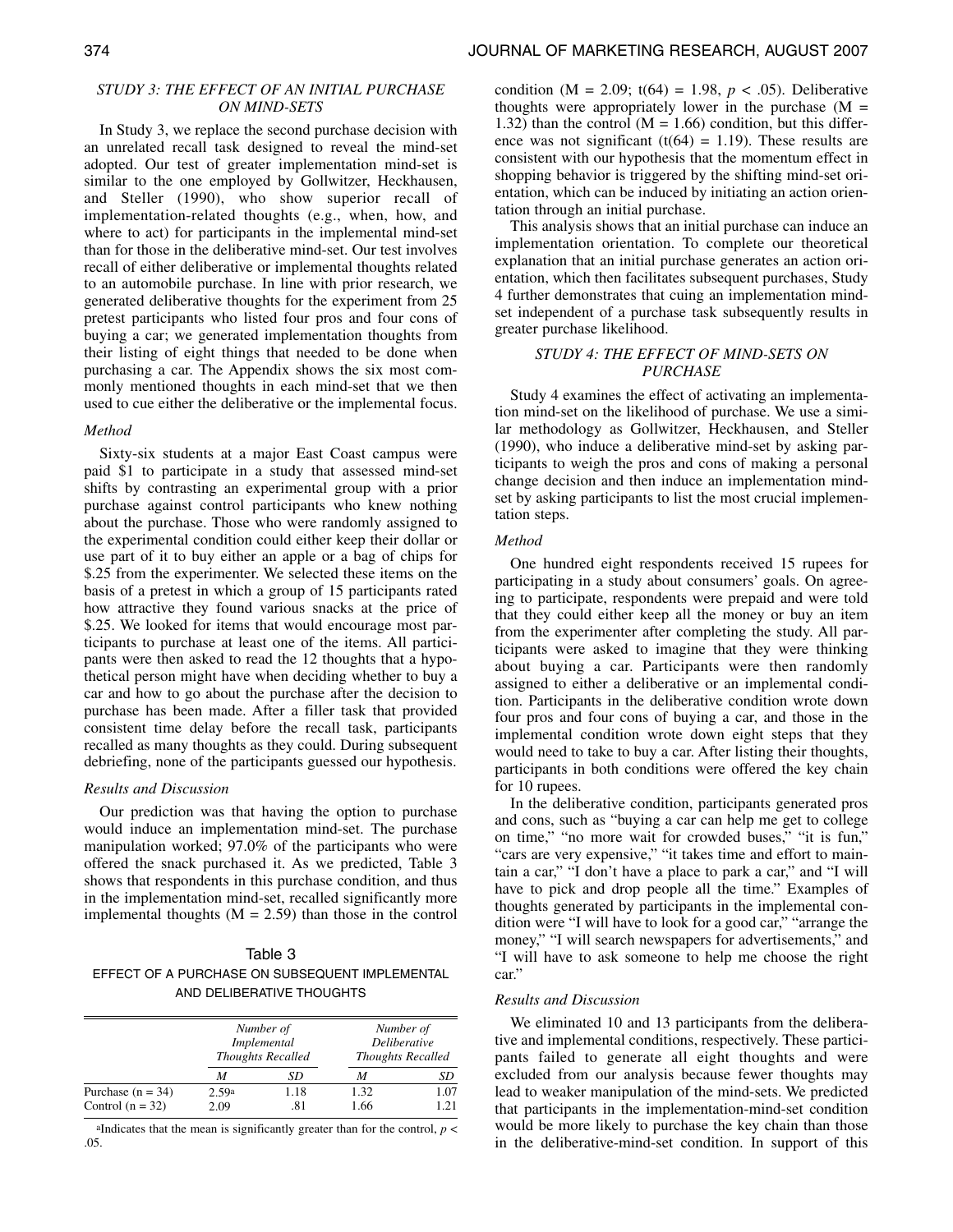prediction, we find that whereas 65.8% of the participants bought the key chain after indicating implementationrelated thoughts, only 41.0% bought the key chain after indicating deliberative thoughts ( $\chi^2$  = 5.3, *p* < .05).<sup>1</sup>

Study 4 complements Study 3's support for the shifting mind-set mechanism as an explanation of the shopping momentum effect. Whereas Study 3 shows that purchase cues an implementation mind-set, Study 4 shows that activating an implementation mind-set leads to greater purchase.

A question that naturally arises at this point pertains to the factors that might disrupt the momentum effect. These disruptions can be viewed as boundary conditions to the implementation orientation triggered by an initial purchase. Conceptually, we posit that factors that might draw attention to deliberation may disrupt the implementation mindset triggered by the initial purchase and thus moderate the momentum effect. One such deliberation-inducing situation can arise when the second purchase requires spending money from a source that is different from that of the first purchase. Prior research has shown that people often compartmentalize money into categories, which differ with respect to their purchase propensities, according to the source of the income (e.g., Heath and Soll 1996). That is, whereas an implementation mind-set induced by an initial purchase may carry over to the second item when the source of the two payments is the same, using a separate source to pay for the second purchase may induce deliberation and thus disrupt the momentum effect. In support of the notion that spending from a new source is potentially disruptive, Cheema and Soman (2007) show that partitioning one large pool of resources into several smaller pools decreases spending and consumption. On the basis of this notion, we posit that an action orientation induced by an initial purchase might be disrupted when payment for the subsequent purchase requires the consumer to draw from a separate income source. Study 5 tests this reasoning by examining whether using separate sources disrupts shopping momentum.

## *STUDY 5: DISRUPTION OF SHOPPING MOMENTUM*

We examine a possible boundary condition for the shopping momentum effect by disrupting the implementation orientation induced by an initial purchase. To the extent that an implementation mind-set is disrupted by drawing from a new source of money, separating the sources of payment should dampen the shopping momentum effect.

## *Method*

To test this prediction, 40 men and 40 women were randomly assigned to either a single or a separate source condition with respect to the 7 rupee key chain target. The singlesource condition was similar to that of Study 2, except that the CD was replaced by a floppy disk for 18 rupees and the total compensation was increased to 30 rupees. The

separate-source condition separated the source of funds into two accounts. For the single source, an experimenter approached respondents and asked them to fill out a questionnaire for 30 rupees. For the separate source, participants were asked to fill out a questionnaire for 20 rupees. After a delay of a few minutes, a different experimenter offered respondents 10 rupees for filling out an unrelated questionnaire. All respondents who filled out the first questionnaire also filled out the second one. In both conditions, after receiving the 30 rupees in either single or dual accounts, respondents could purchase a floppy disk for 18 rupees, and following that, they could buy the key chain for 7 rupees. To avoid any difference in the effort required for participation, the single questionnaire simply merged the questions from the two separate ones.

#### *Results and Discussion*

The data in Table 4 support the prediction that separate sources interrupt shopping momentum. Although purchase of the driver floppy disk was similar in the two conditions (72.5% in the single and 67.5% in the dual payment), only 42.5% of the respondents bought the target key chain when money was received in two envelopes as payment for two separate studies, significantly fewer than the 70.0% who purchased it when they were paid for the same work in one envelope ( $\chi^2$  = 5.05, *p* < .05).

It is useful to relate these results to our previous findings. When both payments came from a single account, 70.0% of participants chose the key chain, a share similar to that generated by the CD in Study 1. However, when the payment came from two sources, only 42.5% chose the key chain, about the same level as in the control and the light bulb conditions in Study 1. These results are consistent with the idea that separate payment sources disrupt the momentum from the first purchase. This study again demonstrates the robustness of the shopping momentum effect; in addition, it provides an important boundary condition by showing that the shift in mind-sets can be disrupted if items have separate income sources.

Previously, we suggested that factors that shift attention to deliberation could disrupt the implementation mind-set triggered by the initial purchase and thus moderate the momentum effect. In a separate study, we explored another potential disruption that might arise because of a price comparison with the driver. That is, a driver item could hurt momentum by creating unfavorable price contrast. For example, suppose that a desired CD at half price lures a person into a shopping mode. Seeing all the other CDs at full price is likely to interrupt any shopping momentum the person might have developed. A preferred strategy might be to feature a difficult-to-get CD at regular price and then let

Table 4 EFFECT OF SINGLE VERSUS SEPARATE SOURCE ON PURCHASE LIKELIHOOD OF THE TARGET

| Payment Source          | Driver:              | Target:           |
|-------------------------|----------------------|-------------------|
| $(n = 40$ in each cell) | $Floppy$ Disk $(\%)$ | Key Chain $(\% )$ |
| Single source           | 72.5                 | 70.0 <sup>a</sup> |
| Separate source         | 67.5                 | 42.5              |

aIndicates that the percentage is significantly greater than for separate sources,  $p < .05$ .

<sup>&</sup>lt;sup>1</sup>We also analyzed the data by including participants who failed to generate all eight thoughts. Although the results were not significant, they were in the predicted direction ( $\chi^2 = 3$ ,  $p = .08$ ). That is, purchase of the key chain was greater in the implemental condition than in the deliberative condition. As we suggested previously, the results might not have reached significance because generating fewer thoughts may lead to weaker tuning of the mind-sets and, thus, to less of an impact on subsequent purchase.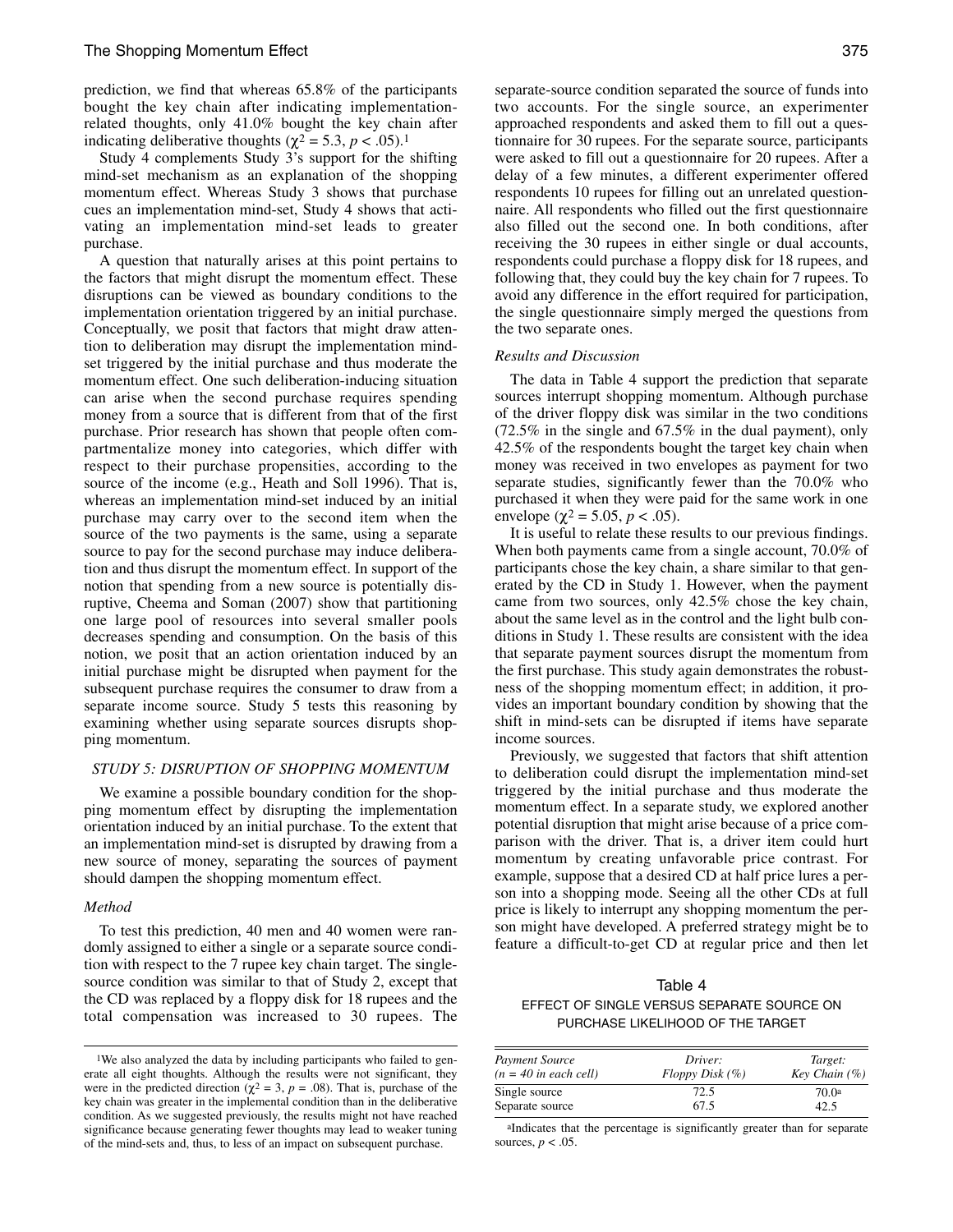shopping momentum carry people to purchase other CDs at that price. We tested this contrast effect in a separate study of shopping momentum in which respondents in two conditions could purchase a pen for 18 rupees. Although the pen cost the same in both conditions, it was framed as having a steeper discount in one condition than in the other. Specifically, in the steep-discount condition, respondents were told that the market price of the pen was 40 rupees, and in the regular-discount condition, they were informed that the pen was discounted from a regular price of 25 rupees. The results indicated that though more people bought the initial item in the deep-discount condition, fewer purchased the target item in this condition than when the initial item was offered at regular discount. This finding is consistent with the deep discount generating a counterproductive contrast effect that made the second item appear relatively inferior.

Finally, our findings raise a paradox. Although Studies 1– 4 suggest that the momentum effect in purchase carries over to unrelated items, it can be disrupted when different sources of payment or when price comparisons are involved. A possible explanation for this seeming inconsistency could be that people often are relatively insensitive to resources when they are focused on a goal (e.g., Dhar and Simonson 1999). Thus, when the resource requirement is not made salient, people focus on the shopping goal, and the activated mind-set carries over to the subsequent unrelated items. However, an attention on resources in general may attenuate the momentum effect (e.g., by virtue of opening a second envelope or by noticing an extremely attractive discount). It is possible that any manipulation that focuses people on resources will be disruptive to momentum. Further investigation is required to understand fully the factors that can disrupt the momentum effect. However, our results indicate that (1) purchase momentum is unlikely to carry over when payments for the target and driver items have separate sources and (2) the use of deep discounts by retailers to lure customers may not work well. Indeed, the best driver of subsequent purchase is likely to be a highly desirable item (e.g., a seasonal or an emergency good) offered at a discount similar to that of other items in the store.

## *GENERAL DISCUSSION*

The objective of this article was to introduce the concept of shopping momentum and to explore its underlying mechanism and some boundary conditions. After we demonstrated the basic effect, two studies provided evidence for mind-sets as the theoretical mediator. First, we showed that making a purchase resulted in a shift in mind-set toward implementation thinking, and second, we demonstrated that priming an implementation mind-set led to increased purchase likelihood. We also reported two studies that help rule out alternative explanations and suggest boundary conditions. First, we showed that shopping momentum did not occur when respondents received the driver item as a gift rather than purchasing it. Second, we demonstrated that having the money for the purchases from different sources was sufficient to dissipate the shopping momentum effect.

#### *Theoretical Contributions*

It is important to distinguish shopping momentum from two related psychological phenomena that dynamically link choices across time. Both the foot-in-the-door effect (e.g.,

Cialdini and Guadagno 2004) and inaction inertia (Tykocinski and Pittman 1998) postulate a within-person reinforcement mechanism in which one action leads to a change in probability of a subsequent action. However, these two processes can be usefully distinguished from shopping momentum by their range of applicability and their underlying theoretical mechanisms.

Consider first the foot-in-the-door research paradigm (Cialdini and Guadagno 2004), which demonstrates that a prospect's agreement with a small request leads to a greater likelihood of agreeing to a subsequent larger but related request. In their initial studies, Freedman and Fraser (1966) asked participants to place a small card that advocated a prosocial message in a window in their home or car. The same participants were contacted two weeks later and asked to place a large sign in their front yard advocating safe driving. The authors found that compared with the control participants who experienced no initial request, those who were asked to comply with a small initial request generated more compliance with the second, larger request. Since this initial study, several other researchers have explored and replicated the effect.

Various explanations have been proposed for the foot-inthe-door effect, but the most compelling is that based on self-perception. In this account, the initial small act of compliance produces a change in a person's self-concept such that he or she "becomes in his [or her] own eyes, the kind of person who does this sort of thing" (Freedman and Fraser 1966). Although the foot-in-the-door effect seems similar, it does not extend to shopping momentum for several reasons. First, because self-perception theory relies on consistency among related actions, it does not provide a clear prediction about how an initial purchase will influence purchase of the subsequent unrelated item; this provides the focus of our studies. Second, the foot-in-the-door effect typically reflects a small initial request that facilitates a larger subsequent request. In contrast, we show that the shopping momentum is not sensitive to the relative magnitude of the driver and the target items. Thus, in Studies 1 and 3, the light bulb and floppy disk drivers were more expensive than the target, whereas in Study 2, the pen was less expensive. Here, and in other tests we conducted, we find no difference in the magnitude of the shopping momentum effect arising from relative prices. Third, in general, the foot-in-the-door effect becomes stronger when there is greater involvement or impact on self-image generated by the initial request (Hansen and Robinson 1980), but the results of our studies suggest that large momentum changes can be triggered by low involvement and small purchases. Finally, in line with theories on consistency and involvement, the foot-in-thedoor phenomenon is a long-term effect, operating across weeks. In our view, shopping momentum is a short-term effect that is capable of being dissipated quickly over time.

The second theoretically distinct phenomenon is inaction inertia (Tykocinski and Pittman 1998). Under inaction inertia, bypassing an initial action opportunity (e.g., \$40 sale price for a \$100 ski pass) increases the likelihood of subsequent inaction on a less attractive opportunity (e.g., \$90 for a \$100 ski pass). Although both shopping momentum and inaction inertia derive from reinforcement-like behavior, the underlying processes are different. Inaction inertia is based on forgoing an initially more attractive opportunity that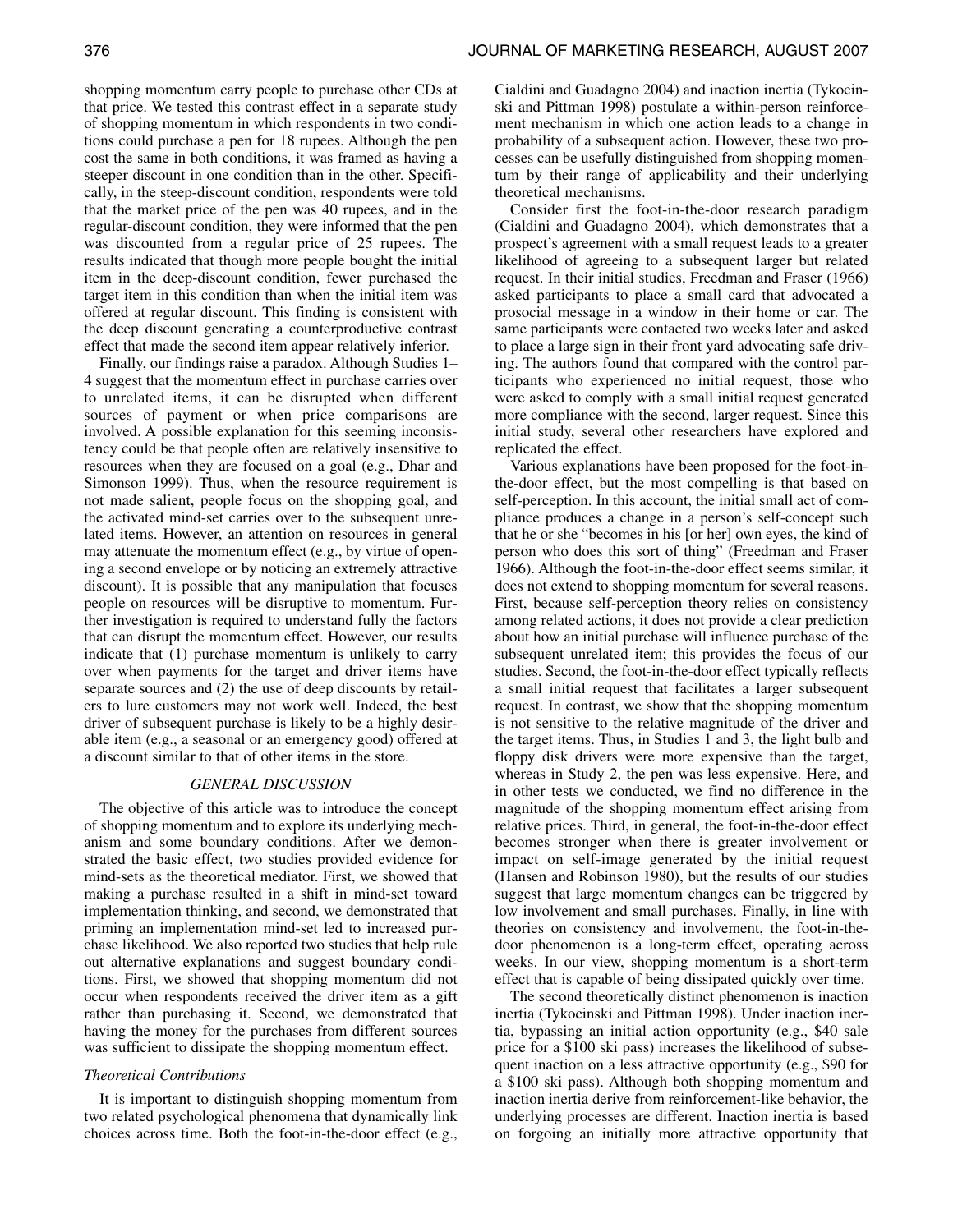makes the subsequent opportunity less attractive. The key driver of inaction inertia is based on the notion that turning down a large bargain engenders regret, which can be minimized by not participating in the second purchase opportunity for the same item. Similar to our finding that a driver item can hurt momentum by creating an unfavorable contrast, a rejected attractive alternative can make a subsequent option appear relatively unattractive. However, we designed our shopping momentum studies to limit the impact of either price or product anchors. For example, in Study 1, we ensured that the light bulb and the CD were perceived as equally good deals. Furthermore, inconsistent with inaction inertia, participants in the low-driver condition were not less likely to purchase the target than the control participants.

#### *Extensions for Further Research*

Theoretically, the results of our studies suggest several additional opportunities for further research. The most notable theoretical issue arises from the nature of cognitive and affective processes that underlie shopping momentum. Our preferred account is based on the notion that the first purchase alters the cognitive mind-set by shifting the focus to implementation, which facilitates future purchases. A notable issue is the degree to which the effect of initial purchase on change in mind-set can be activated outside awareness and then can operate nonconsciously to guide selfregulation (Bargh and Chartrand 1999). Similarly, although we used the initial purchase to cause a shift in the mind-set, other manipulations, such as scrambled sentences, might alter mind-sets in the same way.

A related question is whether consumers have wellformed intuitions about shopping momentum. In a series of separate studies (authors' working paper), we used hypothetical scenarios to reveal consumers' intuition about the momentum effect in shopping behavior. For example, in one scenario, participants in a between-subjects design were told, "Imagine you are at a superstore and you purchase a floppy disk (Imagine you are at a superstore. You did not buy anything and you are about to exit the store). On your way to the checkout you see a key chain that you find attractive. You can either purchase the key chain now or decide not to make a purchase at this time. How likely are you to purchase the key chain now?" Notably, we find that participants expected a higher probability of purchasing a key chain in the control condition, which did not specify a prior purchase. These findings, which show a revere of the momentum effect, are important because if behavior is not predictable by consumers, shopping momentum may occur outside awareness and may be difficult to regulate and control.

Although our findings indicate that respondents have difficulty predicting shopping momentum, further research should clarify why this may occur in practice. For example, what may be operating in the scenario tests is a budget effect due to a greater focus on resources. Alternatively, a respondent in the prediction condition may assume a more

cognitive approach that does not sufficiently adjust for the changed mind-set after purchase. Such failures to predict are consistent with mechanisms such as focalism (Wilson et al. 2000) and intrapersonal empathy gaps (Loewenstein 1996). In general, the failure to anticipate the shopping momentum effect is notable, considering the vast experience most people have with shopping, but its exact sources need to be further explored.

Another fruitful direction for research is to investigate how the nature of the driver item moderates the momentum effect. We expect that products perceived as guilty pleasures, such as candy, cigarettes, liquor, or tabloid magazines, will be less successful at inducing momentum than utilitarian items, such as back-to-school supplies, snow blowers, or umbrellas. The utilitarian items are likely both to initiate shopping and to increase subsequent purchases, whereas tempting products might initiate purchase but also activate consumers' resistance to additional purchases by encouraging deliberations. In particular, recent research has suggested that a hedonic driver item is more likely to reinforce a deliberative mind-set. In particular, Fishbach, Freidman, and Kruglanski (2003) suggest that temptations tend to activate higher priority goals spontaneously. Thus, a hedonic or a frivolous purchase may spontaneously bring to mind the importance of being frugal as a means of effective selfregulation. In addition, there is evidence that compared with utilitarian objects, purchases of more indulgent or hedonic objects are associated with feelings of guilt and a pain of paying (Kivetz and Simonson 2002). To the extent that these negative emotions carry over to the subsequent purchase, they may interrupt shopping momentum.

An important untested moderator of shopping momentum is the time elapsed between purchases. In our studies, the target choice immediately follows the first purchase. We expect that shopping momentum that the driver provides will dissipate quickly with time or intervening tasks. For example, the money left over after the purchase of the first item is likely to become endowed with ownership over time rather than being "in play." If so, this temporal change raises the possibility that a disruption in shopping momentum leads to lost sales rather than deferral over time.

In summary, we demonstrated the shopping momentum effect and proposed a theoretical account for it based on a shift in mind-sets from deliberative to implemental. Different mind-sets evoke different cognitive orientations that interact in various ways to affect purchase decisions. The nature of the shopping experience may change the nature of goals being pursued. For example, if a shopper has extensive prior shopping experience, he or she may have an initial focus on saving or careful deliberation before acquisition. However, when the shopper makes the first purchase, this could make different goals more salient, such as those of time saving or acquisition. Exploring the spontaneous shifts of these more general goals could have important implications for understanding consumer purchase behavior involving a sequence of decisions.